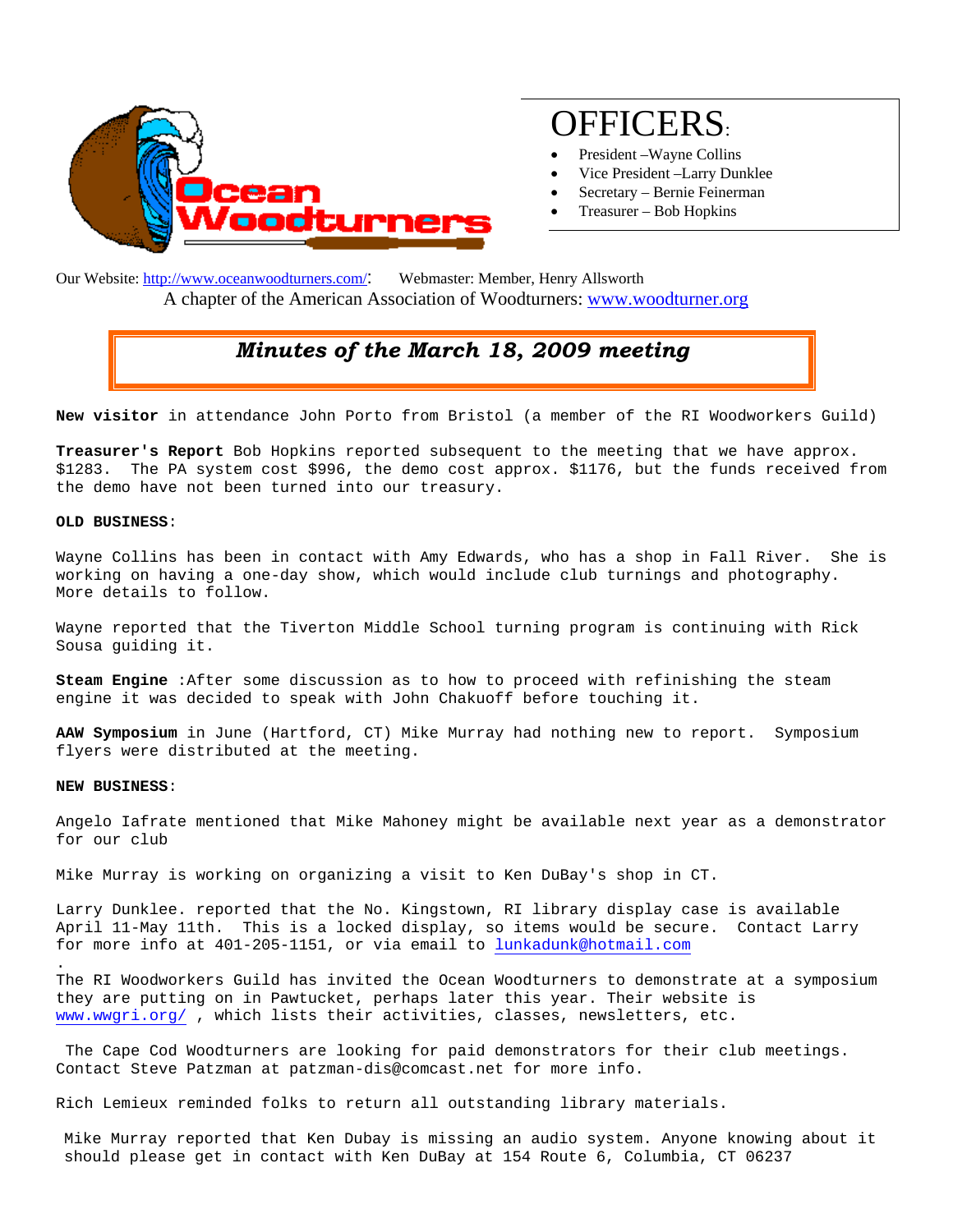Larry Dunklee showed examples of how Bill Smith attached a basic clamp to "upgrade" his McNaughton Bowl Corer toolrest. From an email from Bill Smith after the meeting: "the clamp supports the bottom of the coring tool while coring so the tool cannot drop down. It does the same as the fancy support on the new turret".







Anthony Scuncio suggested that we purchase a better lathe for the club. (Jeff Mee has possession of our small Delta.) It was motioned and seconded that Wayne speak to Aaron regarding the Delta at Woodcraft. Among the reasons for getting a new lathe are: it would be our lathe to take to demos, It is larger than a mini lathe, comes with variable speed and reverse.

**Show and Tell** 

Ray Alexandre showed two Maple bowls The bases and accent ring are segmented. The tops have a laminated medallion, one of lacewood, the other copper beach. The finish is wipe-on poly.



Mike Murray showed a bowl made from Tiger Maple, dyed green with a sprayed gold interior, and a finial and collar turned of scrap cherry and dyed black. The wood came

from a tree he took down last fall.



### **Demonstration**

Anthony Scuncio demonstrated sharpening and honing standard woodturning tools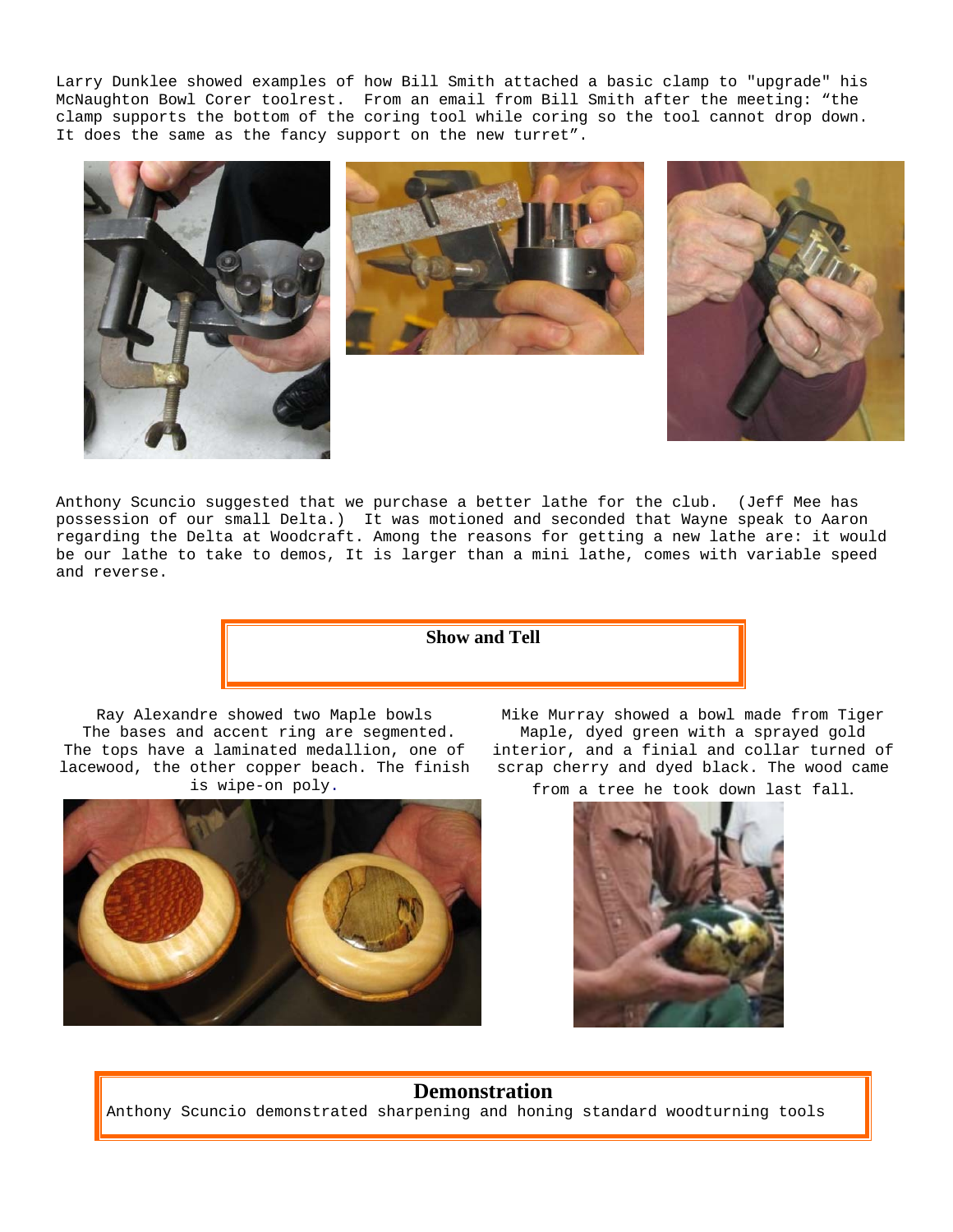Anthony Scuncio pointing out the features of bowl gouge

Swept back /fingernail grind bowl gouge

Point view of swept back/fingernail grind bowl gouge



Sharpening using Ellsworth jig Sharpening using Wolverine

jig

Ellsworth jig



Freehand grinding a roughing gouge

Grinding a scraper using wolverine platform

Diamond file putting a burr on hollowing tool







 Diamond grit honing stone used for Skews and gouges sold by Alan Lacer